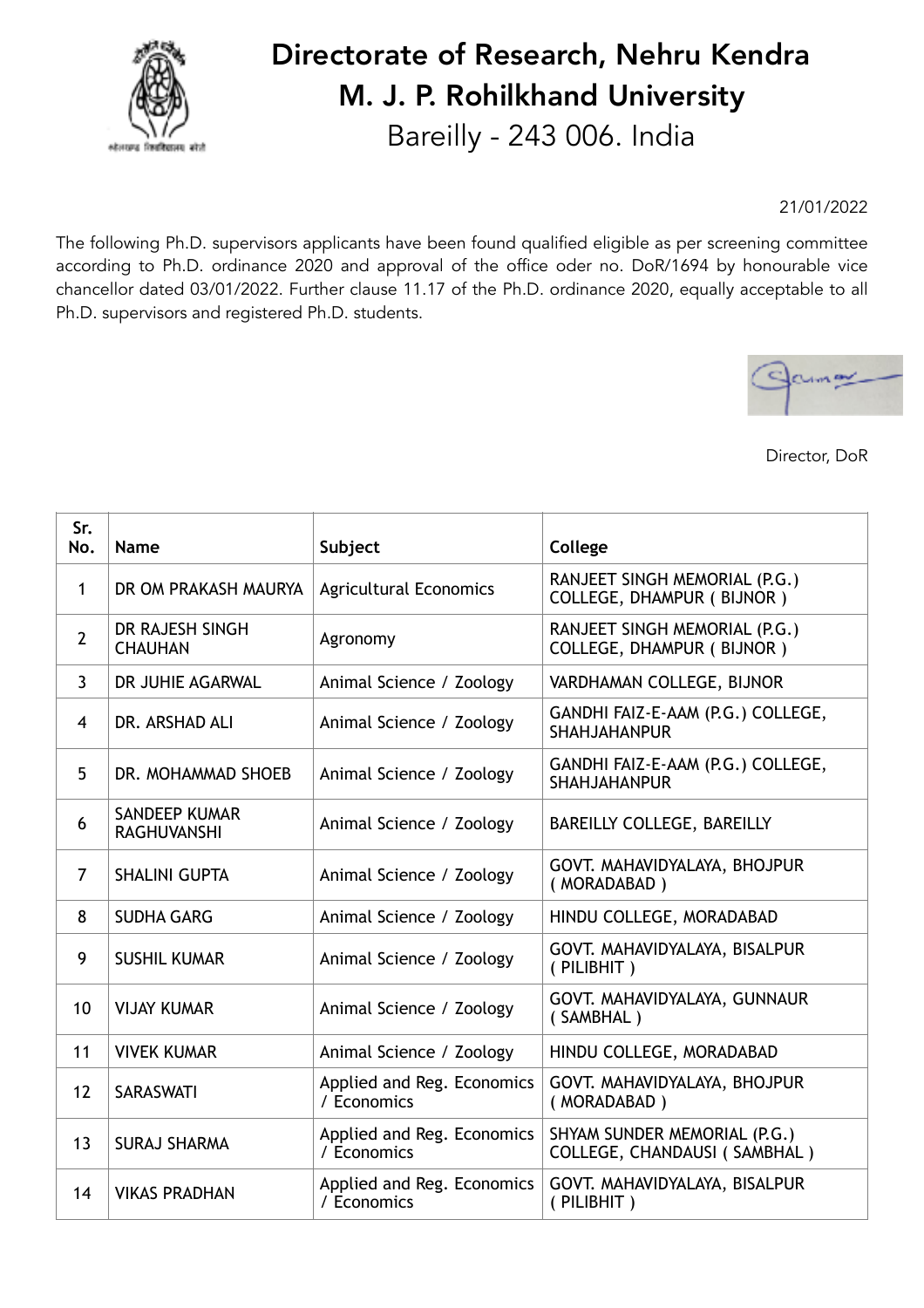| 15 | <b>ABDUL MOHEMAN</b>                    | Applied Chemistry /<br>Chemistry            | GANDHI FAIZ-E-AAM (P.G.) COLLEGE,<br><b>SHAHJAHANPUR</b>    |
|----|-----------------------------------------|---------------------------------------------|-------------------------------------------------------------|
| 16 | DR. SAVITA AGARWAL                      | Applied Chemistry /<br>Chemistry            | GOKUL DAS HINDU GIRLS COLLEGE,<br><b>MORADABAD</b>          |
| 17 | <b>MOHD AMIL USMANI</b>                 | Applied Chemistry /<br>Chemistry            | GANDHI FAIZ-E-AAM (P.G.) COLLEGE,<br><b>SHAHJAHANPUR</b>    |
| 18 | <b>MUKESH KUMAR</b>                     | Applied Chemistry /<br>Chemistry            | VARDHAMAN COLLEGE, BIJNOR                                   |
| 19 | <b>RUCHI AGARWAL</b>                    | Applied Chemistry /<br>Chemistry            | BAREILLY COLLEGE, BAREILLY                                  |
| 20 | <b>ARCHANA RATHORE</b>                  | Applied English / English                   | DAYANAND ARYA KANYA DEGREE<br><b>COLLEGE, MORADABAD</b>     |
| 21 | ARUN KUMAR YADAV                        | Applied English / English                   | SWAMI SHUKDEVANAND MAHAVIDYALAYA,<br><b>SHAHJAHANPUR</b>    |
| 22 | <b>DHARMENDRA KUMAR</b><br><b>SINGH</b> | Applied English / English                   | MAHARAJA HARISHCHANDRA P. G.<br>COLLEGE, MORADABAD          |
| 23 | DR JITENDRA NATH<br><b>MISHRA</b>       | Applied English / English                   | GOVIND BALLABH PANT MAHAVIDYALAYA,<br>KACHLA ( BUDAUN )     |
| 24 | DR SANDEEP KUMAR<br><b>GUPTA</b>        | Applied English / English                   | GOVT. MAHAVIDYALAYA, BHOJPUR<br>(MORADABAD)                 |
| 25 | DR. GUNJAN SAXENA                       | Applied English / English                   | BAREILLY COLLEGE, BAREILLY                                  |
| 26 | DR. NEELAM KUMAR<br><b>SHARMA</b>       | Applied English / English                   | HINDU COLLEGE, MORADABAD                                    |
| 27 | DR. RESHMA PERVEEN                      | Applied English / English                   | GOVT. RAZA (P.G.) COLLEGE, RAMPUR                           |
| 28 | <b>MOHAMMAD TARIQ</b>                   | Applied English / English                   | JAGDISH SARAN HINDU (P.G.) COLLEGE,<br><b>AMROHA</b>        |
| 29 | <b>RAJAN LAL</b>                        | Applied English / English                   | JAGDISH SARAN HINDU (P.G.) COLLEGE,<br><b>AMROHA</b>        |
| 30 | <b>RAM LALIT</b>                        | Applied English / English                   | HINDU COLLEGE, MORADABAD                                    |
| 31 | SANJAY JOHARI                           | Applied English / English                   | KEDAR NATH GIRDHARI LAL KHATRI<br>(P.G.) COLLEGE, MORADABAD |
| 32 | <b>DILIP KUMAR</b>                      | Applied Mathematics /<br>Mathematics        | HINDU COLLEGE, MORADABAD                                    |
| 33 | DR. DILIP KUMAR                         | Applied Mathematics /<br>Mathematics        | HINDU COLLEGE, MORADABAD                                    |
| 34 | <b>INDIWAR SINGH</b><br><b>CHAUHAN</b>  | Applied Mathematics /<br><b>Mathematics</b> | BAREILLY COLLEGE, BAREILLY                                  |
| 35 | <b>JOGENDRA KUMAR</b>                   | Applied Mathematics /<br><b>Mathematics</b> | GOVT. COLLEGE, RAZA NAGAR, SWAR<br>(RAMPUR)                 |
| 36 | <b>MUSHARRAF ALI</b>                    | Applied Mathematics /<br><b>Mathematics</b> | GANDHI FAIZ-E-AAM (P.G.) COLLEGE,<br><b>SHAHJAHANPUR</b>    |
| 37 | <b>RUCHI</b>                            | Applied Mathematics /<br>Mathematics        | KEDAR NATH GIRDHARI LAL KHATRI<br>(P.G.) COLLEGE, MORADABAD |
| 38 | DR. IMRAN KHAN                          | Applied Physics / Physics                   | GANDHI FAIZ-E-AAM (P.G.) COLLEGE,<br><b>SHAHJAHANPUR</b>    |
| 39 | DR. MUDIT SINGHAL                       | Applied Physics / Physics                   | GOVT. RAZA (P.G.) COLLEGE, RAMPUR                           |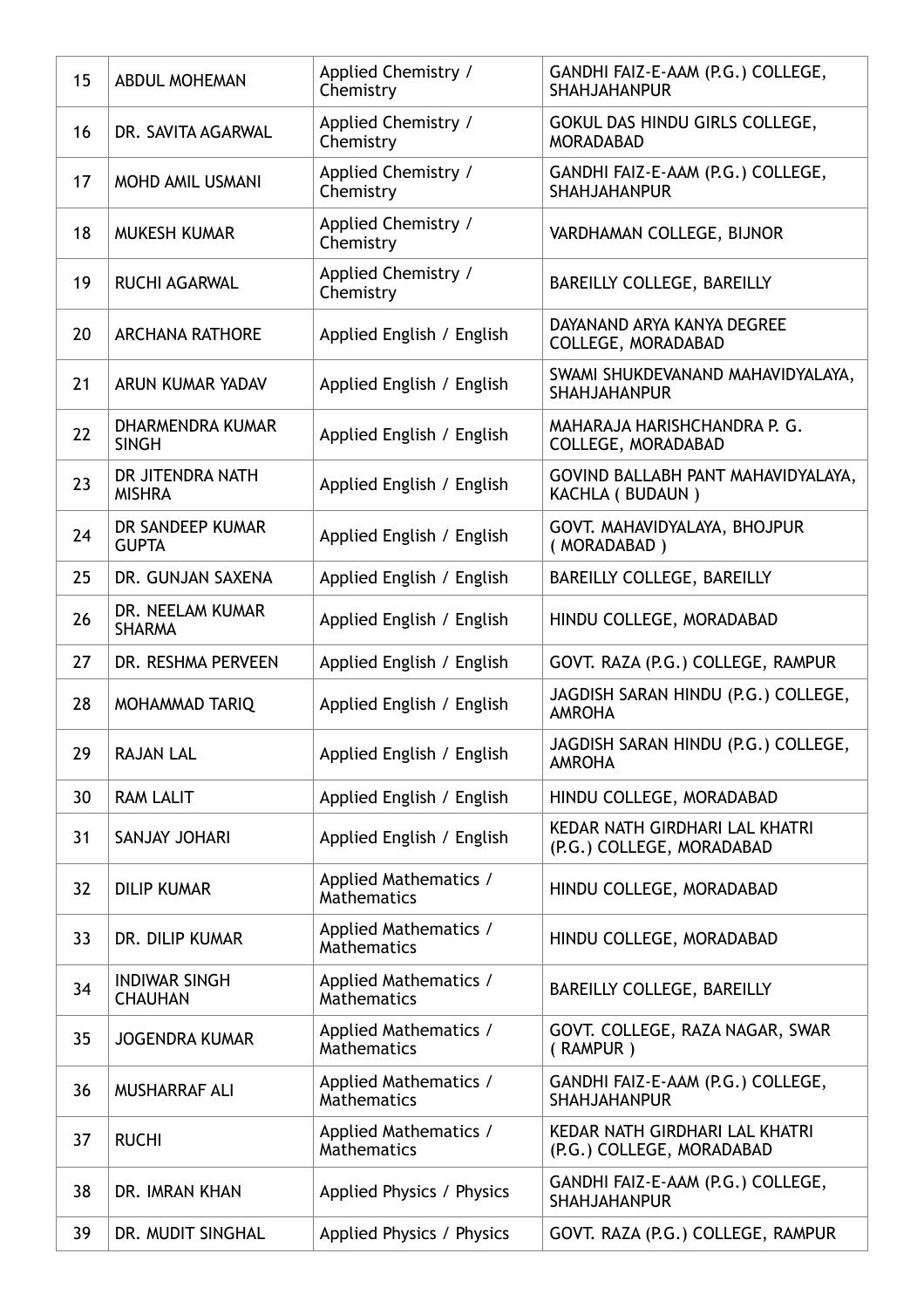| 40 | DR. SUMAN LATA                   | Applied Physics / Physics           | GOVT. RAZA (P.G.) COLLEGE, RAMPUR                                                |
|----|----------------------------------|-------------------------------------|----------------------------------------------------------------------------------|
| 41 | <b>MANOJ KUMAR PARAS</b>         | Applied Physics / Physics           | GOVT. MAHAVIDYALAYA, BHOJPUR<br>(MORADABAD)                                      |
| 42 | <b>MOHMAD ASIF KHAN</b>          | Applied Physics / Physics           | GANDHI FAIZ-E-AAM (P.G.) COLLEGE,<br><b>SHAHJAHANPUR</b>                         |
| 43 | RIYAZ AHEMAD                     | Applied Physics / Physics           | GANDHI FAIZ-E-AAM (P.G.) COLLEGE,<br><b>SHAHJAHANPUR</b>                         |
| 44 | <b>ROHITASH SINGH</b>            | Applied Physics / Physics           | HINDU COLLEGE, MORADABAD                                                         |
| 45 | <b>VINOD KUMAR GANGWAR</b>       | Applied Physics / Physics           | KEDAR NATH GIRDHARI LAL KHATRI<br>(P.G.) COLLEGE, MORADABAD                      |
| 46 | <b>ARVIND KUMAR</b>              | B.Ed / M.Ed / Education             | GOVT. RAZA (P.G.) COLLEGE, RAMPUR                                                |
| 47 | <b>BHAWNA</b>                    | B.Ed / M.Ed / Education             | NAVAL KISHORE BHARTIYA MUNICIPAL<br><b>GIRLS COLLEGE, CHANDAUSI</b><br>(SAMBHAL) |
| 48 | DR MANI BANSAL                   | B.Ed / M.Ed / Education             | M. J. P. ROHILKHAND UNIVERSITY<br><b>CAMPUS</b>                                  |
| 49 | DR. SUSHIL KUMAR                 | B.Ed / M.Ed / Education             | HINDU COLLEGE, MORADABAD                                                         |
| 50 | <b>NIDA KHAN</b>                 | B.Ed / M.Ed / Education             | VARDHAMAN COLLEGE, BIJNOR                                                        |
| 51 | PREETI KHANNA                    | B.Ed / M.Ed / Education             | VARDHAMAN COLLEGE, BIJNOR                                                        |
| 52 | <b>RAKESH KUMAR</b>              | B.Ed / M.Ed / Education             | BAREILLY COLLEGE, BAREILLY                                                       |
| 53 | <b>RENU YADAV</b>                | B.Ed / M.Ed / Education             | HINDU COLLEGE, MORADABAD                                                         |
| 54 | SANGITA SINGH                    | B.Ed / M.Ed / Education             | BAREILLY COLLEGE, BAREILLY                                                       |
| 55 | <b>VIKRANT UPADHYAYA</b>         | B.Ed / M.Ed / Education             | NEHRU MEMORIAL SHIV NARAYAN DAS<br>MAHAVIDYALAYA, BUDAUN                         |
| 56 | <b>HEMA VERMA</b>                | <b>Business Administration</b>      | M. J. P. ROHILKHAND UNIVERSITY<br><b>CAMPUS</b>                                  |
| 57 | ANIL KUMAR BISHT                 | C. S. I. T.                         | M. J. P. ROHILKHAND UNIVERSITY<br><b>CAMPUS</b>                                  |
| 58 | <b>GEETIKA NAGAR</b>             | Clinical Psychology /<br>Psychology | KEDAR NATH GIRDHARI LAL KHATRI<br>(P.G.) COLLEGE, MORADABAD                      |
| 59 | <b>SHAIFALI AGARWAL</b>          | Clinical Psychology /<br>Psychology | GOKUL DAS HINDU GIRLS COLLEGE,<br><b>MORADABAD</b>                               |
| 60 | AJEET KUMAR MAURYA               | Commerce                            | HINDU COLLEGE, MORADABAD                                                         |
| 61 | <b>ANOOP KUMAR</b>               | Commerce                            | BAREILLY COLLEGE, BAREILLY                                                       |
| 62 | DAYA RAM                         | Commerce                            | BAREILLY COLLEGE, BAREILLY                                                       |
| 63 | <b>DEEPA BALIYAN</b>             | Commerce                            | HINDU COLLEGE, MORADABAD                                                         |
| 64 | DR DEVENDRA SINGH                | Commerce                            | SWAMI SHUKDEVANAND MAHAVIDYALAYA,<br><b>SHAHJAHANPUR</b>                         |
| 65 | DR. AJEET KUMAR<br><b>MAURYA</b> | Commerce                            | HINDU COLLEGE, MORADABAD                                                         |
| 66 | DR. AMIT AGRAWAL                 | Commerce                            | GOVT. COLLEGE, RAZA NAGAR, SWAR<br>(RAMPUR)                                      |
| 67 | DR. BRIJVAS KUSHWAHA             | Commerce                            | BAREILLY COLLEGE, BAREILLY                                                       |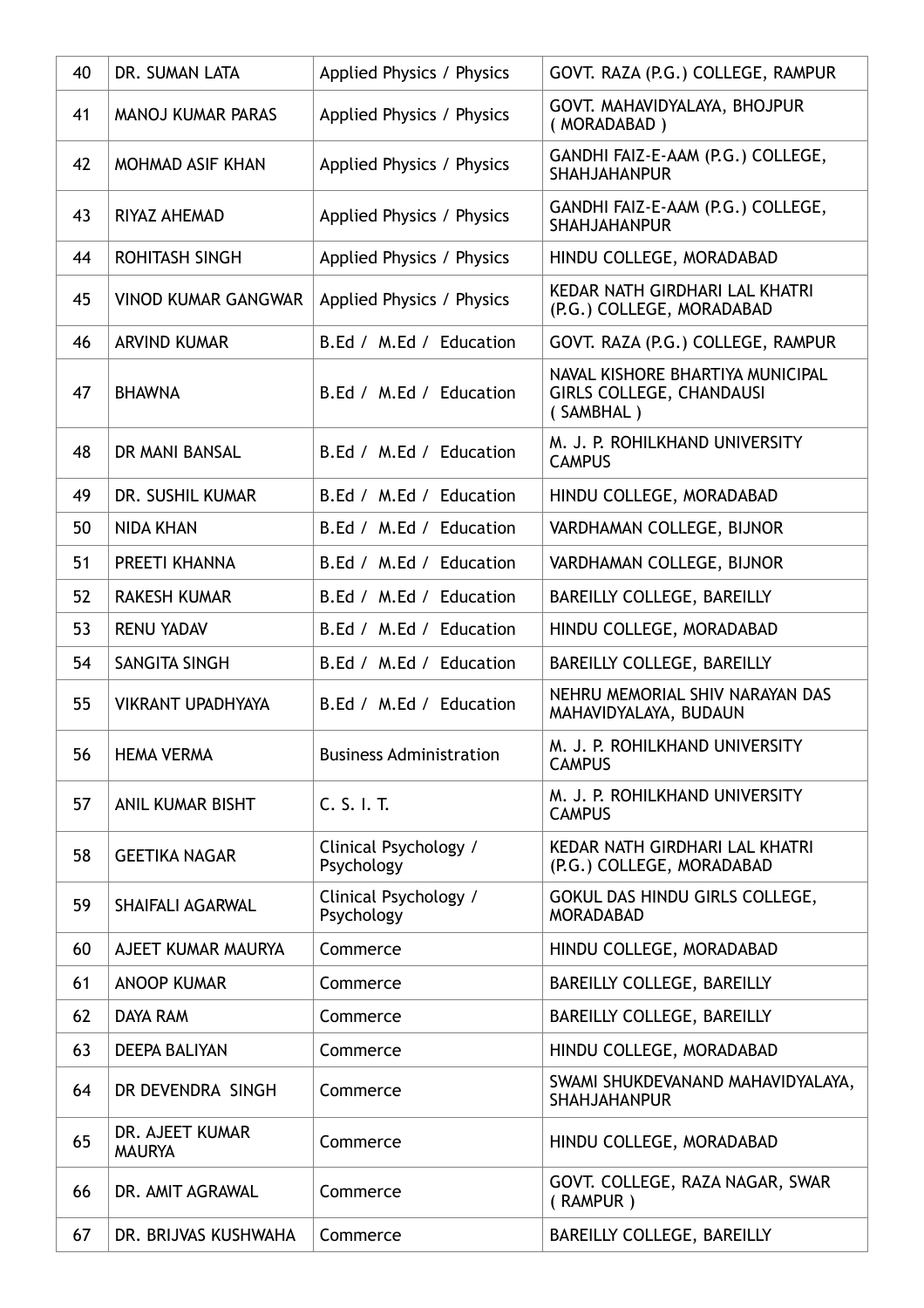| 68 | DR. NAZAQUAT HUSAIN               | Commerce                                                   | GOVT. MAHAVIDYALAYA, BHOJPUR<br>(MORADABAD)                                |
|----|-----------------------------------|------------------------------------------------------------|----------------------------------------------------------------------------|
| 69 | DR. PRATEEK VERMA                 | Commerce                                                   | BAREILLY COLLEGE, BAREILLY                                                 |
| 70 | DR. RAJIV KUMAR<br><b>AGARWAL</b> | Commerce                                                   | VARDHAMAN COLLEGE, BIJNOR                                                  |
| 71 | PANKAJ GAMBHIR                    | Commerce                                                   | GOVT. RAZA (P.G.) COLLEGE, RAMPUR                                          |
| 72 | PANKAJ YADAV                      | Commerce                                                   | BAREILLY COLLEGE, BAREILLY                                                 |
| 73 | PANKAJ YADAV                      | Commerce                                                   | BAREILLY COLLEGE, BAREILLY                                                 |
| 74 | DR HARI SHANKER<br><b>MISHRA</b>  | Dravya Guna                                                | LALIT HARI STATE AYURVEDIC P.G.<br><b>COLLEGE &amp; HOSPITAL, PILIBHIT</b> |
| 75 | DR. PREMLATA KASHYAP              | Drawing and Painting                                       | GOKUL DAS HINDU GIRLS COLLEGE,<br><b>MORADABAD</b>                         |
| 76 | <b>GEETA AGARWAL</b>              | Drawing and Painting                                       | SAHU RAM SWAROOP MAHILA<br>MAHAVIDYALAYA, BAREILLY                         |
| 77 | <b>NEERU</b>                      | Drawing and Painting                                       | RANI BHAGYAVATI DEVI MAHILA<br>MAHAVIDYALAYA, BIJNOR                       |
| 78 | SATAKSHI CHAUDHARY                | Drawing and Painting                                       | RANI BHAGYAVATI DEVI MAHILA<br>MAHAVIDYALAYA, BIJNOR                       |
| 79 | <b>ATUL SAROJWAL</b>              | <b>Electrical Engineering</b>                              | M. J. P. ROHILKHAND UNIVERSITY<br><b>CAMPUS</b>                            |
| 80 | <b>DESH DEEPAK SHARMA</b>         | <b>Electrical Engineering</b>                              | M. J. P. ROHILKHAND UNIVERSITY<br><b>CAMPUS</b>                            |
| 81 | <b>CHHAVI</b>                     | <b>Electronics and</b><br><b>Communication Engineering</b> | M. J. P. ROHILKHAND UNIVERSITY<br><b>CAMPUS</b>                            |
| 82 | DR. MANISH RAI                    | <b>Electronics and</b><br><b>Communication Engineering</b> | M. J. P. ROHILKHAND UNIVERSITY<br><b>CAMPUS</b>                            |
| 83 | DR. S. K. TOMAR                   | <b>Electronics and</b><br><b>Communication Engineering</b> | M. J. P. ROHILKHAND UNIVERSITY<br><b>CAMPUS</b>                            |
| 84 | <b>HARI KUMAR SINGH</b>           | Electronics and<br><b>Communication Engineering</b>        | M. J. P. ROHILKHAND UNIVERSITY<br><b>CAMPUS</b>                            |
| 85 | <b>ASHISH KUMAR JAIN</b>          | Electronics and<br>Instrumentation<br>Engineering          | M. J. P. ROHILKHAND UNIVERSITY<br><b>CAMPUS</b>                            |
| 86 | YOGRAJ SINGH DUKSH                | Electronics and<br>Instrumentation<br>Engineering          | M. J. P. ROHILKHAND UNIVERSITY<br><b>CAMPUS</b>                            |
| 87 | <b>RAM KUMAR SINGH</b>            | <b>Genetics and Plant Breeding</b>                         | RANJEET SINGH MEMORIAL (P.G.)<br>COLLEGE, DHAMPUR (BIJNOR)                 |
| 88 | <b>SHORAJ SINGH</b>               | <b>Genetics and Plant Breeding</b>                         | RANJEET SINGH MEMORIAL (P.G.)<br><b>COLLEGE, DHAMPUR (BIJNOR)</b>          |
| 89 | <b>MASIHULLA KHAN</b>             | Geography                                                  | GANDHI FAIZ-E-AAM (P.G.) COLLEGE,<br><b>SHAHJAHANPUR</b>                   |
| 90 | SANDEEP SINGH VARMAN              | Geography                                                  | HINDU COLLEGE, MORADABAD                                                   |
| 91 | SANDEEP SINGH VARMAN              | Geography                                                  | HINDU COLLEGE, MORADABAD                                                   |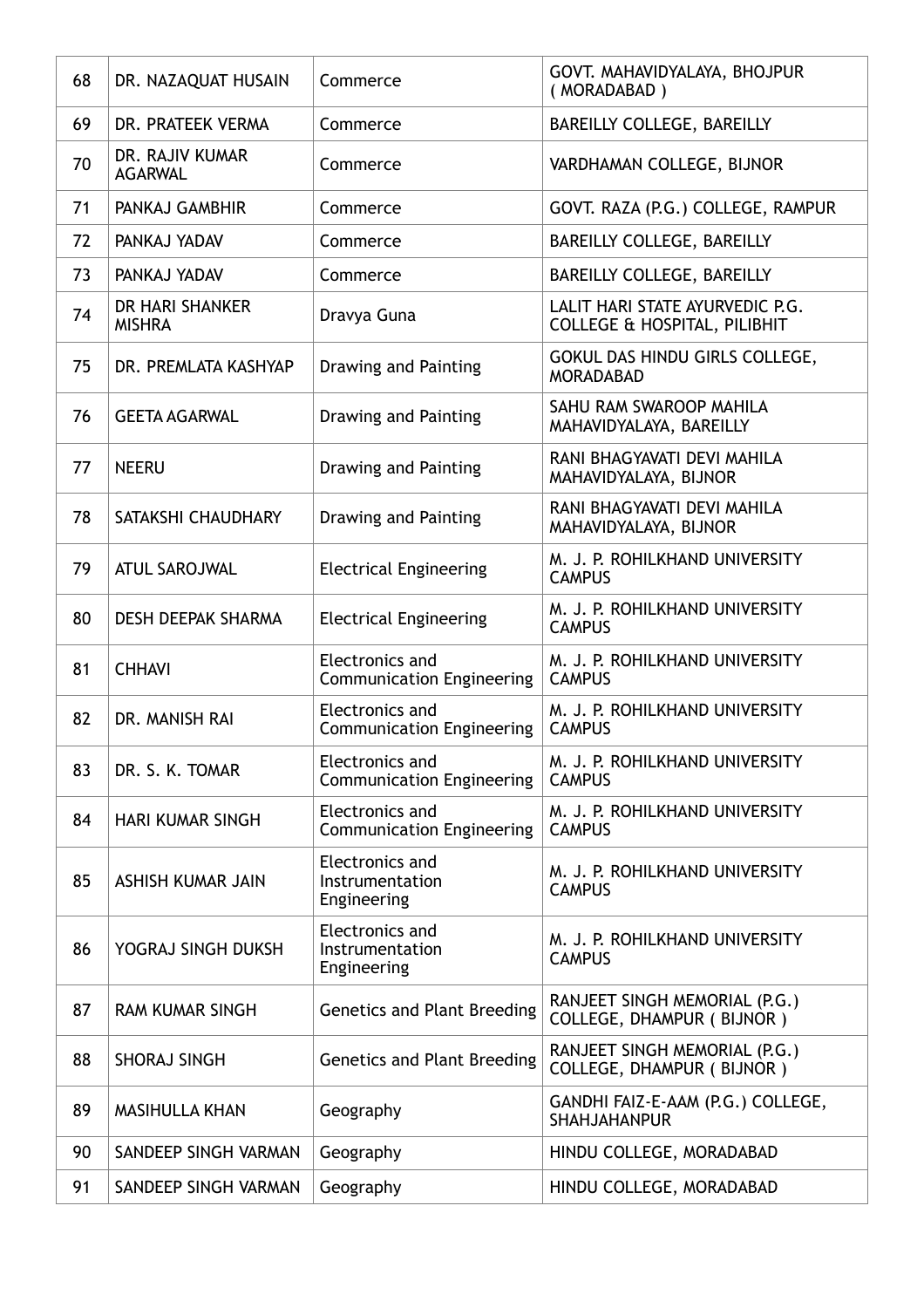| 92  | <b>DARAKHASHAN BEE</b>                  | Hindi                         | GANDHI FAIZ-E-AAM (P.G.) COLLEGE,<br><b>SHAHJAHANPUR</b>                                |
|-----|-----------------------------------------|-------------------------------|-----------------------------------------------------------------------------------------|
| 93  | DR. SHARDA DWIVEDI                      | Hindi                         | RANI BHAGYAVATI DEVI MAHILA<br>MAHAVIDYALAYA, BIJNOR                                    |
| 94  | <b>DURGESH KUMAR RAI</b>                | Hindi                         | KEDAR NATH GIRDHARI LAL KHATRI<br>(P.G.) COLLEGE, MORADABAD                             |
| 95  | <b>KANCHAN SINGH</b>                    | Hindi                         | DAYANAND ARYA KANYA DEGREE<br>COLLEGE, MORADABAD                                        |
| 96  | OM PRAKASH SINGH                        | Hindi                         | VARDHAMAN COLLEGE, BIJNOR                                                               |
| 97  | <b>REETU BHATNAGAR</b>                  | Hindi                         | MAHATMA GANDHI MEMORIAL COLLEGE,<br><b>SAMBHAL</b>                                      |
| 98  | UNMESH KUMAR SINHA                      | Hindi                         | HINDU COLLEGE, MORADABAD                                                                |
| 99  | <b>VANDANA</b>                          | Hindi                         | GOVT. MAHILA MAHAVIDYALAYA, BUDAUN                                                      |
| 100 | <b>NITIN SHARMA</b>                     | Kaya Chikitsa                 | S.R.M. GOVERNMENT AYURVEDIC<br>COLLEGE, BANS MANDI, BAREILLY                            |
| 101 | OM PRAKASH UPADHYAY                     | <b>Mechanical Engineering</b> | M. J. P. ROHILKHAND UNIVERSITY<br><b>CAMPUS</b>                                         |
| 102 | DR. ANAND KUMAR<br><b>SINGH</b>         | <b>Military Science</b>       | HINDU COLLEGE, MORADABAD                                                                |
| 103 | DR. MOHAMMAD SAQIB                      | <b>Military Science</b>       | HINDU COLLEGE, MORADABAD                                                                |
| 104 | DR. YASHARTH GAUTAM                     | <b>Military Science</b>       | BAREILLY COLLEGE, BAREILLY                                                              |
| 105 | <b>MANOJ KUMAR</b>                      | <b>Military Science</b>       | HINDU COLLEGE, MORADABAD                                                                |
| 106 | MOHAMMAD SAQIB                          | <b>Military Science</b>       | HINDU COLLEGE, MORADABAD                                                                |
| 107 | <b>RITESH KUMAR</b><br><b>CHAURASIA</b> | <b>Military Science</b>       | BAREILLY COLLEGE, BAREILLY                                                              |
| 108 | <b>BHOOPENDRA KUMAR</b>                 | Music                         | <b>VEERANGNA RANI AVANTIBAI LODHI</b><br>GOVT. MAHILA MAHAVIDYALAYA,<br><b>BAREILLY</b> |
| 109 | DR. PRAVEEN SAINI                       | <b>Music</b>                  | GOKUL DAS HINDU GIRLS COLLEGE,<br><b>MORADABAD</b>                                      |
| 110 | <b>SUDESH KUMARI</b>                    | <b>Music</b>                  | GOKUL DAS HINDU GIRLS COLLEGE,<br><b>MORADABAD</b>                                      |
| 111 | <b>MD SADR E ALAM</b>                   | Persian                       | BAREILLY COLLEGE, BAREILLY                                                              |
| 112 | S. RAMASAMY                             | Pharmacy                      | M. J. P. ROHILKHAND UNIVERSITY<br><b>CAMPUS</b>                                         |
| 113 | <b>SHASHI BHOOSHAN</b><br><b>TIWARI</b> | Pharmacy                      | M. J. P. ROHILKHAND UNIVERSITY<br><b>CAMPUS</b>                                         |
| 114 | SHIV DEV SINGH                          | Pharmacy                      | M. J. P. ROHILKHAND UNIVERSITY<br><b>CAMPUS</b>                                         |
| 115 | <b>AMIT VAISH</b>                       | Plant Science / Botany        | HINDU COLLEGE, MORADABAD                                                                |
| 116 | DR. ASHA RANI                           | Plant Science / Botany        | BAREILLY COLLEGE, BAREILLY                                                              |
| 117 | MANEESH KUMAR GUPTA                     | Plant Science / Botany        | VARDHAMAN COLLEGE, BIJNOR                                                               |
| 118 | MOHD SAYEED AKHTAR                      | Plant Science / Botany        | GANDHI FAIZ-E-AAM (P.G.) COLLEGE,<br><b>SHAHJAHANPUR</b>                                |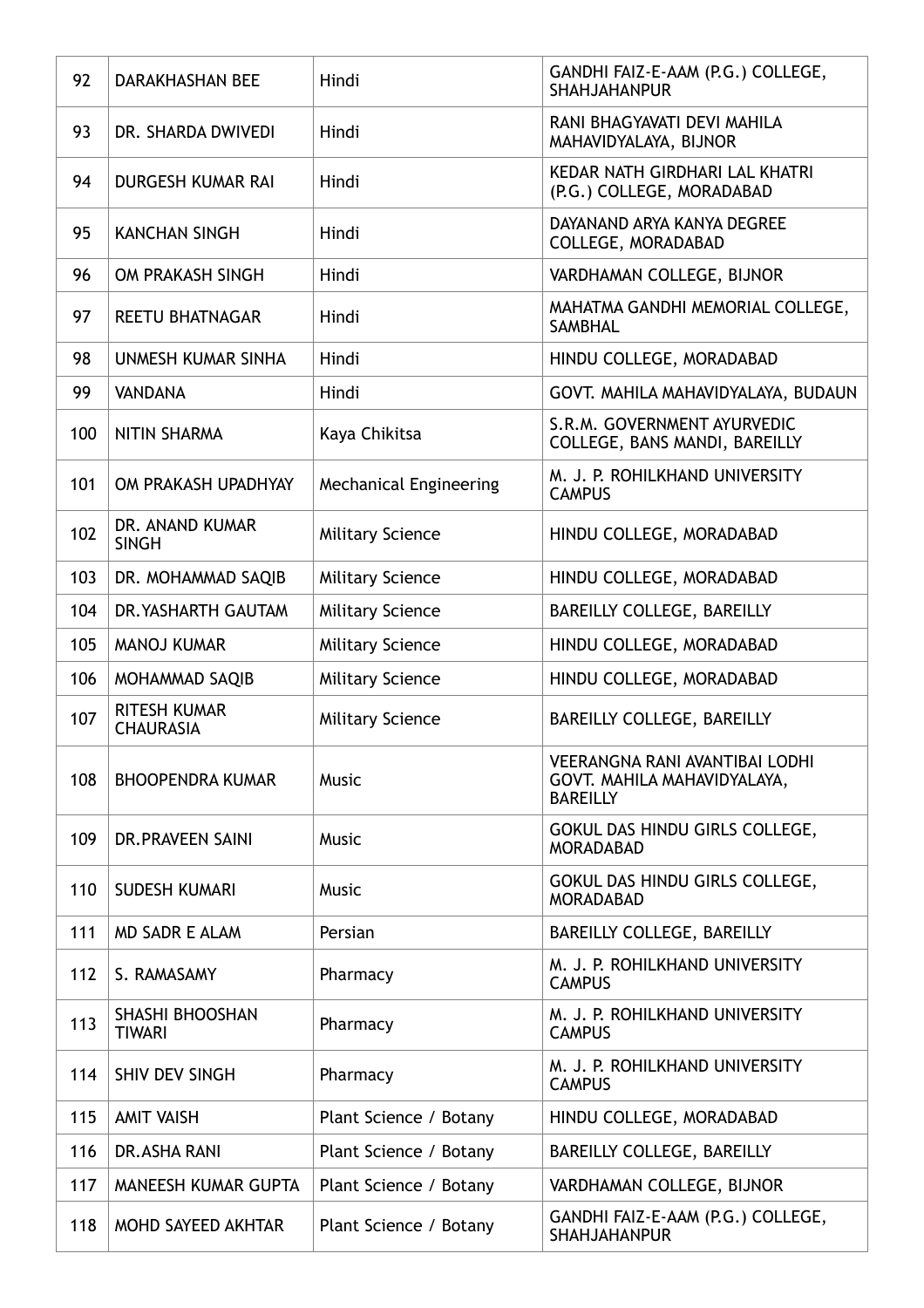| 119 | PROFESSOR IQBAL HABIB                       | Plant Science / Botany                  | GOVT. MAHAVIDYALAYA, FARIDPUR<br>(BAREILLY)                                |
|-----|---------------------------------------------|-----------------------------------------|----------------------------------------------------------------------------|
| 120 | RAJEEV KUMAR YADAV                          | Plant Science / Botany                  | BAREILLY COLLEGE, BAREILLY                                                 |
| 121 | <b>RENU SHARMA</b>                          | Plant Science / Botany                  | M. J. P. ROHILKHAND UNIVERSITY<br><b>CAMPUS</b>                            |
| 122 | ASHISH KUMAR GUPTA                          | <b>Political Science</b>                | NEHRU MEMORIAL SHIV NARAYAN DAS<br>MAHAVIDYALAYA, BUDAUN                   |
| 123 | <b>JITENDRA KUMAR</b><br><b>VISHWAKARMA</b> | <b>Political Science</b>                | VARDHAMAN COLLEGE, BIJNOR                                                  |
| 124 | <b>RAIS AHMAD</b>                           | <b>Political Science</b>                | GANDHI FAIZ-E-AAM (P.G.) COLLEGE,<br><b>SHAHJAHANPUR</b>                   |
| 125 | MANDEEP JAISWAL                             | Rasa Shastra Evam<br>Bhaishjya Kalpana  | S.R.M. GOVERNMENT AYURVEDIC<br>COLLEGE, BANS MANDI, BAREILLY               |
| 126 | RAMESH KUMAR GUPTA                          | Rasa Shastra Evam<br>Bhaishjya Kalpana  | LALIT HARI STATE AYURVEDIC P.G.<br><b>COLLEGE &amp; HOSPITAL, PILIBHIT</b> |
| 127 | ANJALI UPADHYAYA                            | Sanskrit                                | DAYANAND ARYA KANYA DEGREE<br>COLLEGE, MORADABAD                           |
| 128 | <b>CHANDRA PRABHA</b><br><b>GANGWAR</b>     | Sanskrit                                | GOVT. MAHAVIDYALAYA, BISALPUR<br>(PILIBHIT)                                |
| 129 | DR. ARVIND KUMAR                            | Sanskrit                                | JAGDISH SARAN HINDU (P.G.) COLLEGE,<br><b>AMROHA</b>                       |
| 130 | DR. RAVINDRA KUMAR<br><b>GANGWAR</b>        | Sanskrit                                | GANNA UTPADAK MAHAVIDYALAYA,<br>BAHERI (BAREILLY)                          |
| 131 | <b>RITU SHUKLA</b>                          | Sanskrit                                | PT. DEENDAYAL UPADHYAY GOVT.<br>MAHAVIDYALAYA, TILHAR<br>(SHAHJAHANPUR)    |
| 132 | <b>SUMIT KUMAR</b>                          | Sanskrit                                | GOVIND BALLABH PANT MAHAVIDYALAYA,<br><b>KACHLA ( BUDAUN )</b>             |
| 133 | ARVIND KUMAR GUPTA                          | Sanskrit Samhita and Moulik<br>Siddhant | LALIT HARI STATE AYURVEDIC P.G.<br><b>COLLEGE &amp; HOSPITAL, PILIBHIT</b> |
| 134 | <b>SUDEEP SAHAI BEDAR</b>                   | Sanskrit Samhita and Moulik<br>Siddhant | LALIT HARI STATE AYURVEDIC P.G.<br><b>COLLEGE &amp; HOSPITAL, PILIBHIT</b> |
| 135 | DINESH KUMAR MAURYA                         | Shalakya Tantra                         | S.R.M. GOVERNMENT AYURVEDIC<br>COLLEGE, BANS MANDI, BAREILLY               |
| 136 | AJEET KUMAR DIXIT                           | Sociology                               | MAHARAJA HARISHCHANDRA P. G.<br>COLLEGE, MORADABAD                         |
| 137 | DR PANKAJ KUMAR<br><b>SINGH</b>             | Sociology                               | GOVT. MAHAVIDYALAYA, BILSI ( BUDAUN )                                      |
| 138 | DR. RITU DIXIT                              | Sociology                               | DAYANAND ARYA KANYA DEGREE<br>COLLEGE, MORADABAD                           |
| 139 | MOHAMMAD AYUB                               | Sociology                               | MAHARAJA HARISHCHANDRA P. G.<br>COLLEGE, MORADABAD                         |
| 140 | <b>NIRANKAR SINGH</b>                       | Sociology                               | MAHATMA GANDHI MEMORIAL COLLEGE,<br><b>SAMBHAL</b>                         |
| 141 | SATISH SINGH YADAV                          | Sociology                               | GOVT. MAHAVIDYALAYA, BILSI ( BUDAUN )                                      |